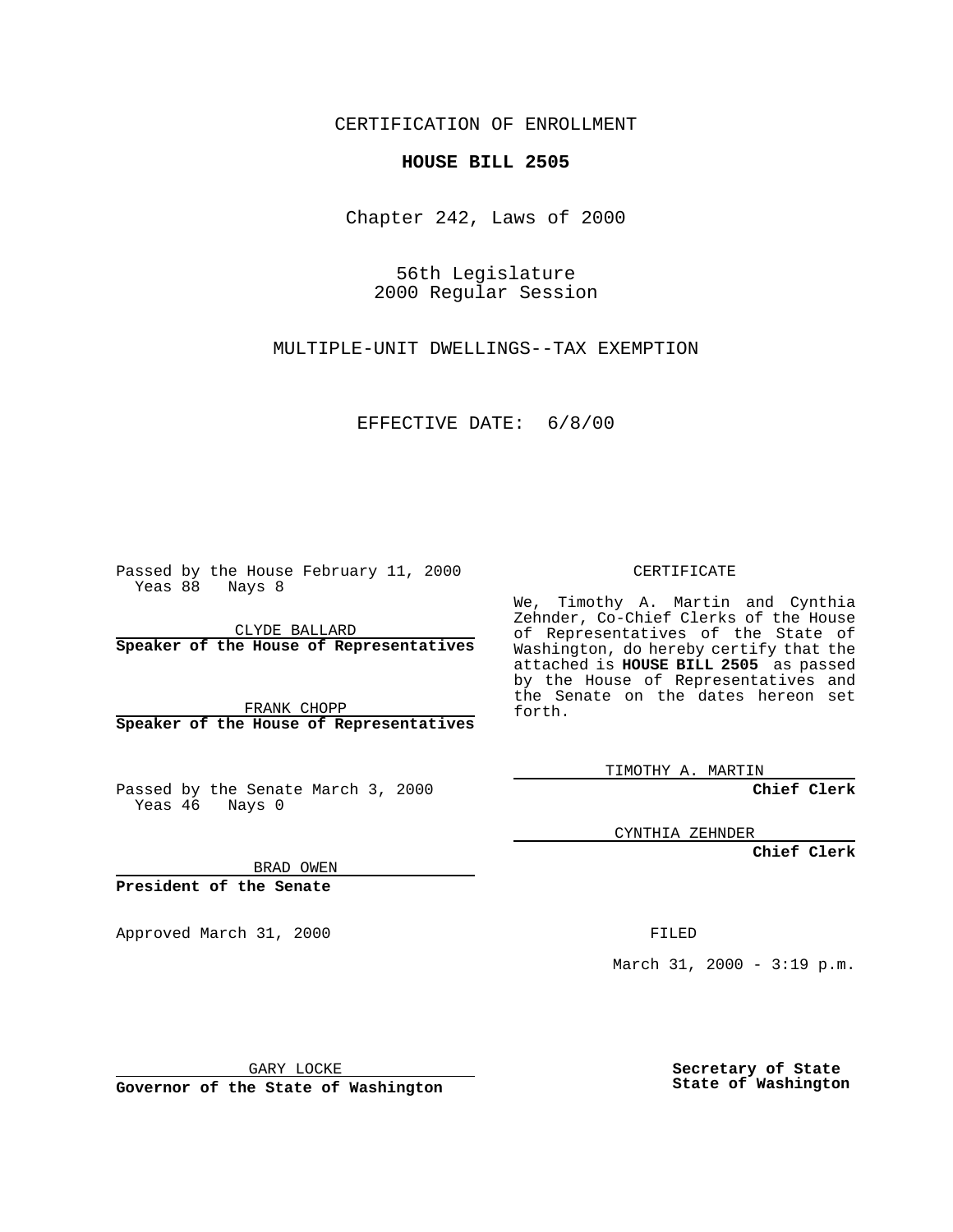## **HOUSE BILL 2505** \_\_\_\_\_\_\_\_\_\_\_\_\_\_\_\_\_\_\_\_\_\_\_\_\_\_\_\_\_\_\_\_\_\_\_\_\_\_\_\_\_\_\_\_\_\_\_

\_\_\_\_\_\_\_\_\_\_\_\_\_\_\_\_\_\_\_\_\_\_\_\_\_\_\_\_\_\_\_\_\_\_\_\_\_\_\_\_\_\_\_\_\_\_\_

Passed Legislature - 2000 Regular Session

**State of Washington 56th Legislature 2000 Regular Session**

**By** Representatives Cairnes, Veloria, O'Brien, Morris, Radcliff, Scott, Barlean, Esser, Kagi, Keiser, Fortunato, Schual-Berke, Edwards and Miloscia

Read first time 01/14/2000. Referred to Committee on Finance.

1 AN ACT Relating to the definition of "city" for the multiple-unit 2 dwellings property tax exemption; and amending RCW 84.14.010.

3 BE IT ENACTED BY THE LEGISLATURE OF THE STATE OF WASHINGTON:

4 **Sec. 1.** RCW 84.14.010 and 1997 c 429 s 40 are each amended to read 5 as follows:

6 Unless the context clearly requires otherwise, the definitions in 7 this section apply throughout this chapter.

8 (1) "City" means either (a) a city or town with a population of at 9 least ((one hundred)) fifty thousand or (b) the largest city or town, 10 if there is no city or town with a population of at least ((one 11 hundred)) fifty thousand, located in a county planning under the growth 12 management act.

13 (2) "Governing authority" means the local legislative authority of 14 a city having jurisdiction over the property for which an exemption may 15 be applied for under this chapter.

16 (3) "Growth management act" means chapter 36.70A RCW.

17 (4) "Multiple-unit housing" means a building having four or more 18 dwelling units not designed or used as transient accommodations and not 19 including hotels and motels. Multifamily units may result from new